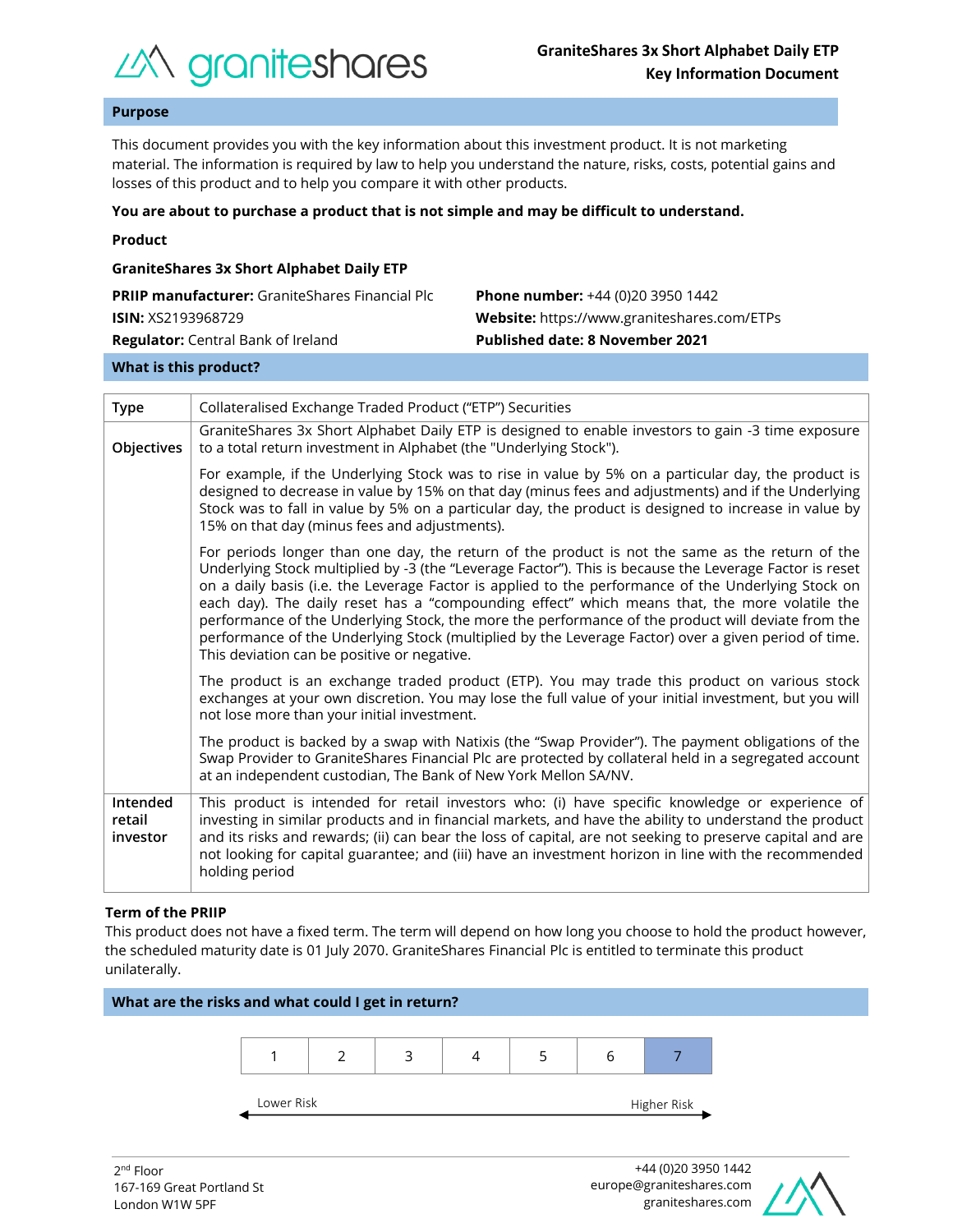# **GraniteShares 3x Short Alphabet Daily ETP Key Information Document**

What you might get back after costs  $\sim$  \$6066.28 Average return (%) and the set of the set of the set of the set of the set of the set of the set of the set of the set of the set of the set of the set of the set of the set of the set of the set of the set of the set of t

What you might get back after costs | \$9507.93 Average return  $(\%)$   $\qquad \qquad$   $\qquad \qquad$  -4.91%

What you might get back after costs | \$9980.65 Average return (%) and the control of the control of  $-0.19\%$ 





The risk indicator assumes you hold the product for 1 day. The actual risk can vary significantly if you hold the product for a longer timeframe and you may get back less. You may not be able to sell your product easily, or may have to sell at a price that significantly impacts on how much you get back.

The summary risk indicator is a guide to the level of risk of this product compared to other products. It shows how likely it is that the product will lose money because of movements in the markets or because we are not able to pay you.

We have classified this product as 7 out of 7, which is the highest risk class.

This rates the potential losses from future performance at a very high level, and poor market conditions are very likely to impact the performance. This product does not include any protection from future market performance, so you could lose some or all of your investment. If we are not able to pay you what is owed, you could lose your entire investment.

**Be aware of currency risk.** If you receive payments in a currency different to that of your home jurisdiction, the final return you will get will depend on the exchange rate between the two currencies. This risk is not considered in the indicator shown above.

**Investment \$10,000**

**Scenario**

**Unfavourable Scenario**

**Moderate Scenario**

**Stress Scenario**

## **Performance Scenarios**

The figures shown include all the costs of the product itself but may not include all the costs that you pay to your advisor or distributor or broker. The figures do not take into account your personal tax situation, which may affect how much you get back.

This table shows the money you could get back over the recommended holding period, under different scenarios, assuming that you invest \$10,000.

The scenarios shown illustrate how your

investment could perform. You can compare them with the scenarios of other products. The scenarios presented are an estimate of future performance based on evidence from the past on how the value of this investment varies and are not an exact indicator. What you get will vary depending on how the market performs and how long you keep the investment. The stress scenario shows what you might get back in extreme market circumstances, and it does not take into account the situation where we are not able to pay you. **Favourable Scenario** What you might get back after costs | \$10329.64 Average return (%) and the set of the set of the set of the set of the set of the set of the set of the set of the set of the set of the set of the set of the set of the set of the set of the set of the set of the set of t

## **What happens if GraniteShares Financial Plc is unable to pay out?**

The product is not protected by the Irish Deposit Guarantee Scheme or any other investor compensation or guarantee scheme. This means that if GraniteShares Financial Plc is unable to pay out, you may lose all of your investment. Since the ability of GraniteShares Financial Plc to pay out depends on receiving amounts due under the product from the Swap Provider, the Swap Provider provides assets daily to a segregated account as collateral for such obligations with a value equal to or in excess of the value of the daily price of the product. If the Swap Provider is unable to pay GraniteShares Financial Plc, its ability to pay out will be limited to the amounts realised from such collateral, as further explained in the Prospectus.

## **What are the costs?**

#### **Costs over time**

The Reduction in Yield (RIY) illustrates the impact the total costs you pay may have on your investment return.

The total costs take into account oneoff, ongoing and incidental costs.

The amounts shown here are the cumulative costs of the product itself, for the recommended holding period,

| Investment \$10,000             | If you cash in after one (1) day |  |
|---------------------------------|----------------------------------|--|
| <b>Total costs</b>              | \$ 0.60                          |  |
| Impact on return (RIY) per year | 2 19 %                           |  |



One (1) day (Recommended holding period)